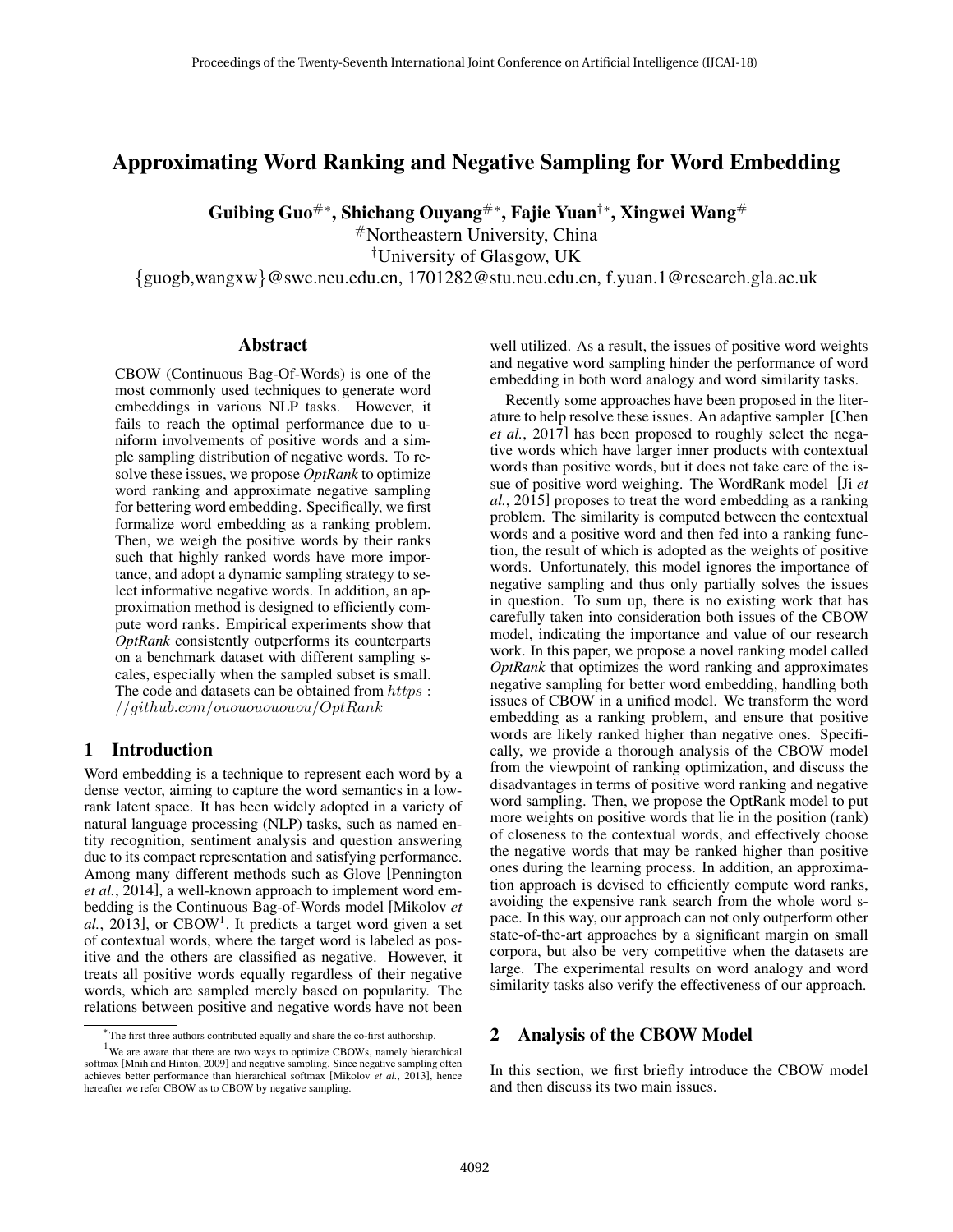### 2.1 The CBOW Model

To facilitate discussion, we introduce a number of notations. For a given corpus  $W$ , there are a bag (set) of words denoted by  $w_1, w_2, \ldots, w_n$ , where *n* is the number of words. For each word  $w_i$ , it can be embedded by a dense vector  $v_i$ . The objective of word embeddings is to learn proper values for each embedding vector  $v_i \in \mathbf{R}^d$ , where d is the dimension of latent feature space.

CBOW [Mikolov *et al.*, 2013] takes the advantage of contextual words, i.e., the surrounding words in two  $T$ -sized windows:  $C(w_i) = \{w_{i-T}, \ldots, w_{i-1}, w_{i+1}, \ldots, w_{i+T}\}.$  For simplicity, we use symbol  $w_p$  to denote the target (positive) word, and use symbol c to simplify its contextual set  $C(w_p)$ . Hence, the problem of word embedding can be formulated as: given a set of word-context  $(w_n, c)$  training pairs, optimizing a binary classification objective function to distinguish positive words from the negative ones. In other words, it can accurately predict a proper target word  $w_p$  that best suits a given context while the rest of candidate words should be labeled as negative, denoted by  $N$ . Each word in  $N$  is called negative word, denoted by  $w_n \in N$ . To generate the negative training examples, CBOW adopts a popularity-based strategy to sample negative words proportional to their popularity.

Specifically, the contextual words are summarized as a single vector, denoted by  $v_c = \frac{1}{|c|} \sum_{p \in c} v_p$ . Let  $p(w|c)$  be the probability that the predicted word is  $w$  given context  $c$ . It is computed as follows:

$$
p(w|c) = \begin{cases} \sigma(v_c^{\top} v_w), & w = w_p; \\ 1 - \sigma(v_c^{\top} v_w), & w \in N; \end{cases}
$$
 (1)

where  $\sigma(\cdot)$  is a sigmoid function, transferring the similarity between context and word vectors into a probability value. CBOW aims to maximize  $p(w_p|c)$  for target word  $w_p$  and minimize  $p(w_n|c)$  for negative words N in the meanwhile. As a result, for each training example  $(w, c)$ , the objective function given as follows:

$$
\mathcal{J}_{(w,c)} = p(w_p|c) \prod_{w_n \in N} p(w_n|c) \tag{2}
$$

We take the log value of the above function and substitute the variables by Eq. 1, and thus rewrite the CBOW objective function as:

$$
\mathcal{J} = \sum_{(w,c)} \left\{ \log \left( \sigma(v_c^{\top} v_{w_p}) \right) + \sum_{w_n \in N} \log \left( 1 - \sigma(v_c^{\top} v_{w_n}) \right) \right\}
$$
(3)

### 2.2 Analysis of Positive Word Ranking

The first main issue of CBOW is the lack of mechanism to ensure that positive words  $w_p$  will be always ranked higher than negative words  $w_n$ , i.e., to correctly capture the semantic meanings of a word with respect to its context. For instance, suppose we have a sentence "There is a complex relationship between France and Germany", where the word 'France' is used as our target word  $w_p$  and the others are contextual words represented by  $v_c$ . By applying the CBOW model, we may predict the target word by ranking all the words in the corpus according to their similarity with the context, i.e., the

| $sign \quad - \quad -$ |                                                 |                                                                     |        | <b>Contract Contract Contract</b> |
|------------------------|-------------------------------------------------|---------------------------------------------------------------------|--------|-----------------------------------|
|                        |                                                 | word cat cheap dog women jump France like                           |        |                                   |
|                        |                                                 | score $\begin{bmatrix} 4.0 & 3.1 \end{bmatrix}$ 3.0 2.6 2.5 1.7 0.8 |        |                                   |
|                        | rank $\begin{array}{ccc} 1 & 2 & 3 \end{array}$ | $\overline{4}$                                                      | $\sim$ |                                   |

Table 1: The resulting ranked word list, where the rank of target word 'France' is 6 with a relevance score 1.7, and the other words are denoted with negative signs but some of them (e.g, cat, cheap) are ranked higher than 'France' with greater scores.

inner product of  $v_w$  and  $v_c$ . The resulting ranked word list is shown in Table 1.

We can observe that although the target word 'France' is ranked relatively high, some other (noisy) words such as 'cat' and 'dog' are ranked much higher than 'France', indicating the poor performance of the current approach. The computed similarity scores clearly cannot reflect the true semantic relations between each word and the given context. In this case, these results are not acceptable and further training is required to acquire a better predictive model. Although it is simply an intuitive example, our empirical study verifies that many such cases occur during the model learning based on real datasets.

This example inspires us to devise a fine-grained metric to estimate the ranking relations so that the word semantics can be more effectively represented.

$$
\mathcal{L}_{(w,c)} = \sum_{p \in W} sign(p) \cdot \frac{score(p,c)}{\log_2(1 + rank(p,c))}
$$

$$
= \sum_{p \in W} sign(p) \cdot \frac{v_c^{\top} v_p}{\log_2(1 + rank(p,c))} \quad (4)
$$

where  $sign(p)$  is a sign function to indicate if a word p is the target word  $(*)$  or not  $(*)$ , and  $rank(p, c)$  is a function to calculate the rank value of the word p.

Intuitively, a larger value of  $\mathcal{L}_{(w,c)}$  means the quality of the ranked words list is higher. A straightforward strategy for this goal is to maximize the relevance score (inner product) for the positive word with the highest rank, and to minimize the inner products for the negative words. Thus, we deduce a general criterion for ranking optimization: for any  $w_n \in N$ ,  $\widetilde{v}_c^{\top} v_{w_p} - v_c^{\top} v_{w_n} > 0$ . To enhance the model generalization, it is also required to increase the difference between  $v_c^{\top} v_{w_p}$  and  $v_c^{\top} v_{w_n}$  as large as possible. Hence, we may conclude that the proper rule for ranking optimization is:

$$
v_c^{\top} v_{w_p} - v_c^{\top} v_{w_n} > \epsilon, \quad \forall w_n \in N,
$$
 (5)

where  $\epsilon > 0$  is a threshold to indicate how well the learned model can perform.

Therefore, although CBOW will separately increase the ranking scores of positive words and decrease those of negative words in each iteration, there is no guarantee that the estimated ranking scores between positive and negative word pairs can satisfy the requirements as given in Eq. 5. In this regard, CBOW can only achieve suboptimal performance.

#### 2.3 Analysis of Negative Word Sampling

The second issue of CBOW is the negative word sampling strategy is solely based on word popularity, which has nothing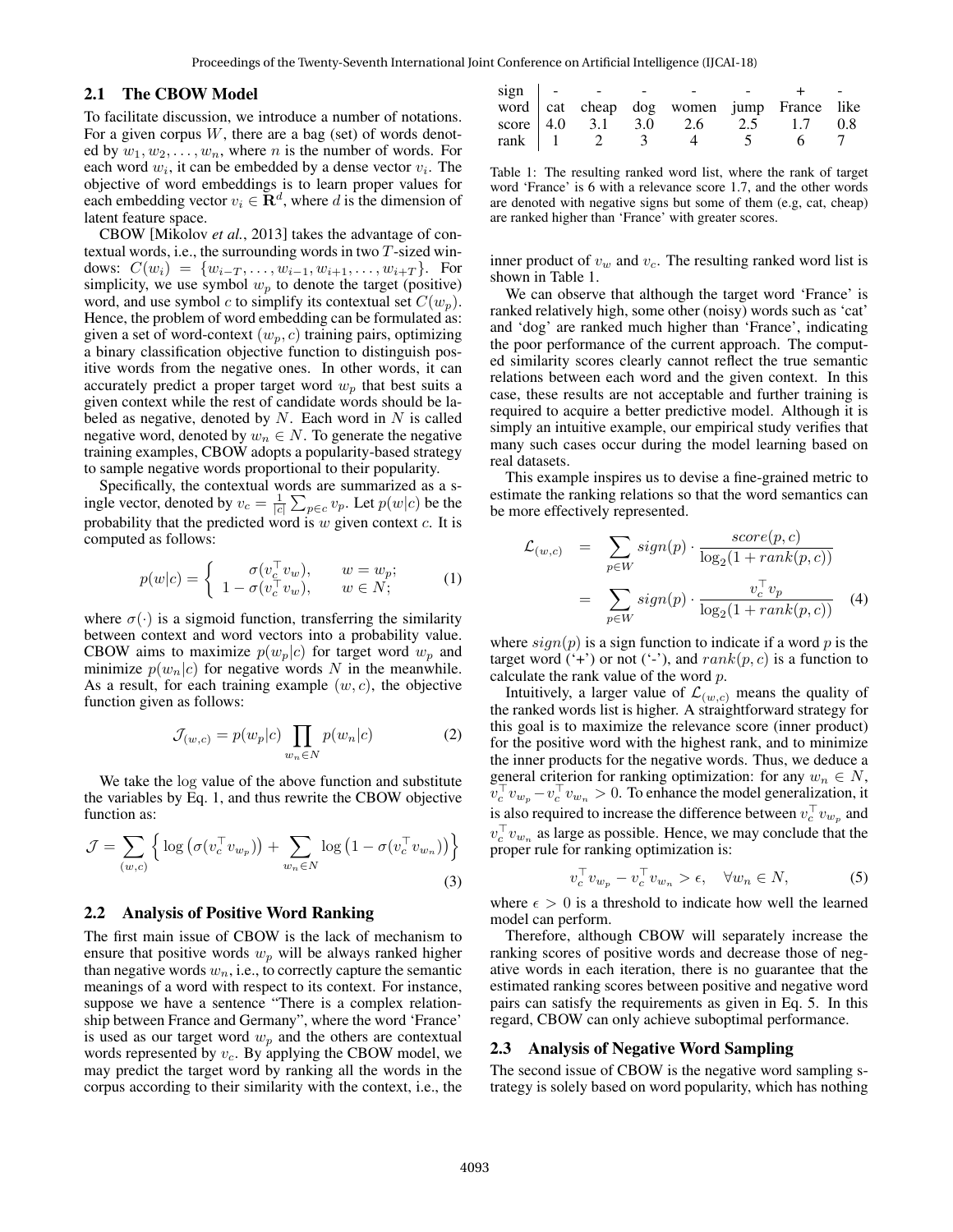

Figure 1: CBOW vs. OptRank on a specific word 'France' as mentioned in Table 1. The word denoted with symbol '\*' means that it is a popular word in the corpus. And the red words are the negative words which have higher scores than the positive word. Both models first increase the ranking scores of positive words (step 1) and then decrease the ranking scores of negative words (step 2).

to do with the positive word. Without consideration the relations between positive and negative words, it is hard to make sure the optimization criterion of Eq. 5 will be met eventually. Next we take a closer look at several sampling strategies and analyze if they may meet the ranking requirements.

A straightforward approach perform negative sampling is to randomly select negative words from the whole corpus. It is easy-to-implement and efficient, but may ignore many important negative words that are ranked higher than positive words, due to the long tailed word distribution [Chen *et al.*, 2017]. Moreover, most randomly sampled negative words are not important for embedding learning because they are originally ranked lower than positive words. In this regard, the popularity-based sampling by CBOW can ensure more connections between positive and negative words, since popular words may appear frequently to build connections with lots of positive words.

A stronger solution is to purposefully choose the negative words that have potentially high similarity with positive words. An adaptive sampler [Chen *et al.*, 2017] was proposed to strategically select those negative words that have larger inner products with contextual words than positive words. Putting these example words into the training process will force the model to learn better to distinguish similar words.

### 3 The OptRank Model

This section aims to elaborate the formulation of our OptRank model for bettering word embedding, and an effective learning scheme to reduce the computational cost when estimating word ranks. Lastly, we discuss some practical issues and solutions when applying our approach in real datasets.

### 3.1 Model Formulation

In this paper, we regard the word embedding as a ranking problem as discussed in the previous section and represented by Eq. 4. To estimate the quality of a resulting word list for a given word-context  $(w_p, c)$  pair, it is required to define a ranking function  $rank(w, c)$  (see Eq. 4). Specifically, for a positive word  $w_p$ , its rank value is the same as the number of words in the corpus that have a greater similarity (thus ranked higher) with the given context  $c$ , given by:

$$
rank(w_p, c) = \sum_{w \in W} I(v_c^\top v_{w_p} < v_c^\top v_w + \varepsilon) \tag{6}
$$

where  $I(x)$  is an indicator function which equals 1 if x is true and 0 otherwise, and  $\varepsilon$  is a tolerance threshold. The higher value of  $rank(w_p, c)$ , the lower accuracy a resulting word list has. Thus, our objective is to minimize the rank value of positive words, and formulated as follows.

$$
\mathcal{O}_{(w_p,c)} = f(rank(w_p,c)) = \log_2(rank(w_p,c)).\tag{7}
$$

Besides, according to our analysis in the previous section and the deduced optimization criterion given in Eq. 5, we intend to select the negative words that are likely to mess up our model since they have strong relations with positive words. Specifically, we opt to select the negative words that satisfy the following requirement:

$$
v_c^{\top} v_{w_n} + \varepsilon > v_c^{\top} v_{w_p} \tag{8}
$$

That is, we choose the negative words that violate the optimization criterion (see Eq. 5) in the last training iteration. Such kind of negative words can provide the most informative examples to strengthen our model in distinguishing very similar (positive and negative) words. Since the values of learned vectors  $v_c, v_{w_p}, v_{w_n}$  will be updated every iteration, our approach to sample negative words is a dynamic strategy.

Combing positive ranking and negative sampling together, we can obtain the following objective function to maximize the classification probability for positive words and minimize the probability difference for negative words at the same time.

$$
\mathcal{J} = \sum_{(w,c)} \left\{ \mathcal{O}_{(w_p,c)} \cdot \left\{ -\log(\sigma(v_c^{\top} v_{w_p})) \right\} + \sum_{w_n \in N} \left\{ -\log(1 - \sigma(v_c^{\top} v_{w_n})) \right\} \right\}
$$
(9)

when a positive word  $w_p$  is top ranked, the relevant rank value of  $\mathcal{O}_{(w_p,c)}$  will be small, and the confidence to correctly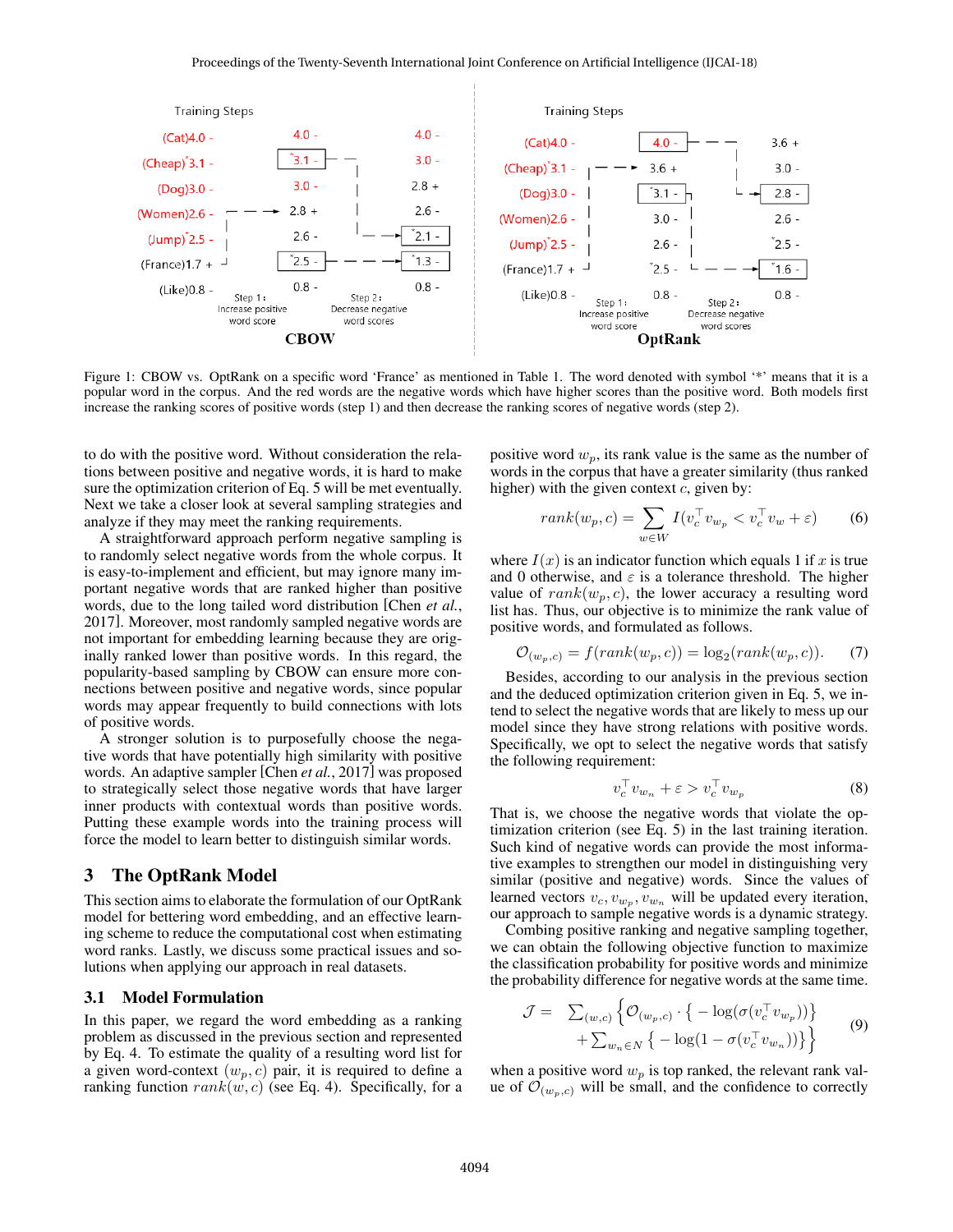classify this example as positive will be also higher. Their multiplication will lead to a smaller value of the objective function.

Example. Figure 1 illustrates the process procedure (steps) of the CBOW and our OptRank models, taking as example the positive word 'France' mentioned in Table 1. Both models are trained in two steps. Specifically, CBOW will increase the relevance score of the positive word by the gradient values from 1.7 to 2.8. The score is still smaller than some other negative words, among which only the ranking scores of popular negative words (e.g., Cheap) are denoted by '\*', leading to a better yet suboptimal ranking list after step 2. Although the ranking list is initially the same, the OptRank model increases the ranking score of the positive word to a larger extent with the help of item ranks at step 1. Then, OptRank adopts dynamic sampling to find an informative negative example (i.e., word cat) and decrease its ranking score. After that, the positive word will be ranked highest in this intuitive example.

#### 3.2 Effective Learning Scheme

Next we present a learning scheme to effectively train our proposed model. We adopt the popular stochastic gradient descent (SGD) method to optimize Eq. 9. Specifically, for a given training word-context example  $(w_p, c)$ , the gradient of our model parameter  $\theta$  is given by:

$$
\frac{\partial \mathcal{J}}{\partial \theta} = \frac{\partial \mathcal{O}_{(w_p, c)} \cdot \{-\log(\sigma(v_c^{\top} v_{w_p}))\}}{\partial \theta} \qquad (10)
$$

$$
+ \sum_{w_n \in N} \sigma(v_c^{\top} v_{w_n}) \frac{\partial v_c^{\top} v_{w_n}}{\partial \theta}
$$

$$
\approx \mathcal{O}_{(w_p, c)} \cdot (\sigma(v_c^{\top} v_{w_p}) - 1) \frac{\partial v_c^{\top} v_{w_p}}{\partial \theta}
$$

$$
+ \sum_{w_n \in N} \sigma(v_c^{\top} v_{w_n}) \frac{\partial v_c^{\top} v_{w_n}}{\partial \theta} \qquad (11)
$$

We are aware that Eq. 11 is not a standard gradient computation, because  $\mathcal{O}_{(w_p, c)}$  is also related to model parameter  $\theta$ , but we do not consider its derivatives. Similar idea and simplification are also adopted in [Weston *et al.*, 2010] and thus its usefulness has been verified. For each training example  $(w_p, c)$ , we need to compute the ranking value of  $rank(w_p, c)$ , the exact value of which requires an exhaustive search in the whole word space. It is thus a very time-consuming step, and will become prohibitively expensive when being applied in a large-scale dataset.

To reduce the computational cost, we devise an approach to approximate the rank value by repeated sampling. Specifically, given a training example  $(w_p, c)$ , we repeatedly sample a negative word from the corpus  $W$  until we obtain an expected word  $w_n$  that satisfy the requirement given by Eq. 8. That is, the ranking score of the negative word is greater than that of a positive word with tolerance value  $\varepsilon$ . Let k denote the number of sampling trials to retrieve a proper negative word. This number  $k$  follows a geometric distribution with parameter  $p = \frac{rank(w_p, c)}{|corpus|} = \frac{rank(w_p, c)}{|W|}$ . Then, the expectation of a geometrical distribution with parameter p is  $\frac{1}{p}$ , i.e.,  $k \, \approx \, \frac{1}{p} \, = \, \frac{|W|}{rank(w)}$  $\frac{|W|}{rank(w_p, c)}$ . Thus, we can estimate the rank value

by  $rank(w_p, c) \approx \frac{|W|}{k}$  $\frac{W}{k}$ . Similar idea has been used in [Yuan] *et al.*, 2016] in a different problem setting. Therefore, we can rewrite Eq. 11 as follows:

$$
\frac{\partial \mathcal{J}}{\partial \theta} \approx f\left(\frac{|W|}{k}\right) \cdot \left(\sigma(v_c^{\top} v_{w_p}) - 1\right) \frac{\partial c_w^{\top} v_{w_p}}{\partial \theta} + \sum_{w_n \in N} \sigma(v_c^{\top} v_{w_n}) \frac{\partial v_c^{\top} v_{w_n}}{\partial \theta} \tag{12}
$$

Let  $\theta = v_{w_p}$  or  $v_{w_n}$ , and then we obtain the following update rules:

$$
v_{w_p} = v_{w_p} - \eta \left( f\left(\frac{|W|}{k}\right) \left( \sigma(v_c^{\top} v_{w_p}) - 1 \right) \right) c_w \tag{13}
$$

$$
v_{w_n} = v_{w_n} - \eta(\sigma(v_c^\top v_{w_n}))c_w \tag{14}
$$

#### 3.3 Rank Normalization and Early Dropout

In the practical implementation, we notice that when the corpus scale reaches the level of hundreds of millions, the performance of our ranking model will decrease. The reason is that, in the early stage of training, we can easily find a negative word  $w_n$  that meet the requirement of Eq. 8, that is a small k value, leading to a very large  $rank(w_p, c) \approx \frac{|W|}{k}$  $\frac{W|}{k}$ , often up to hundreds of millions. A consequence of large  $f(rank(w_p, c))$  value is the problem of gradient explosion during the learning process. To solve this issue, we normalize the rank value as follows.

$$
\overline{rank} = \frac{rank + \rho}{\varphi} \tag{15}
$$

where parameter  $\varphi$  is used to limit the upper range of the normalized rank, and thus its setting is often proportional to the corpus size. Note that if  $rank < \varphi$ , then  $log_2(\frac{rank}{\varphi})$  will be smaller than 0. To avoid such a scenario, we use parameter  $\rho$  to adjust the overall rank value. Usually parameter  $\rho$  is set to  $\varphi$  – 1, or slightly greater than  $\varphi$ .

On the other hand, in the later stage of model training, it becomes difficult and takes longer to sample a proper negative word according to Eq. 8. In this case, we need to set up an exit mechanism to avoid resource occupation and reduce training time. To be specific, we will drop negative sampling when the number of sampling trials reaches a pre-defined threshold. Instead, we will adopt the negative word  $w_n$  with the maximal similarity (inner product) with the context  $v_c$ .

To sum up, the detailed pseudocode to train our OptRank model is illustrated in Algorithm 1. Specifically, we first randomly initialize variables  $v_m$  for all  $w \in W$  by small values (line 1). The learning process will be repeatedly executed until reaching the maximal iterations (lines 3-21). In each iteration, we randomly select a positive training example  $(w_p, c)$  (line 3), and generate a vector to represent the contextual words  $v_c$  (line 6). In lines 8-10, we continue to sample a negative word unless it meets the demand of Eq. 8 or the number of sampling trials is greater than a threshold S. The rank value and corresponding objective is estimated in line 12. From lines 13-18, we adopt the gradient update rules to learn word embeddings for sampled negative words and the positive word. Lastly, lines 19-20 updates the vector representations of contextual words.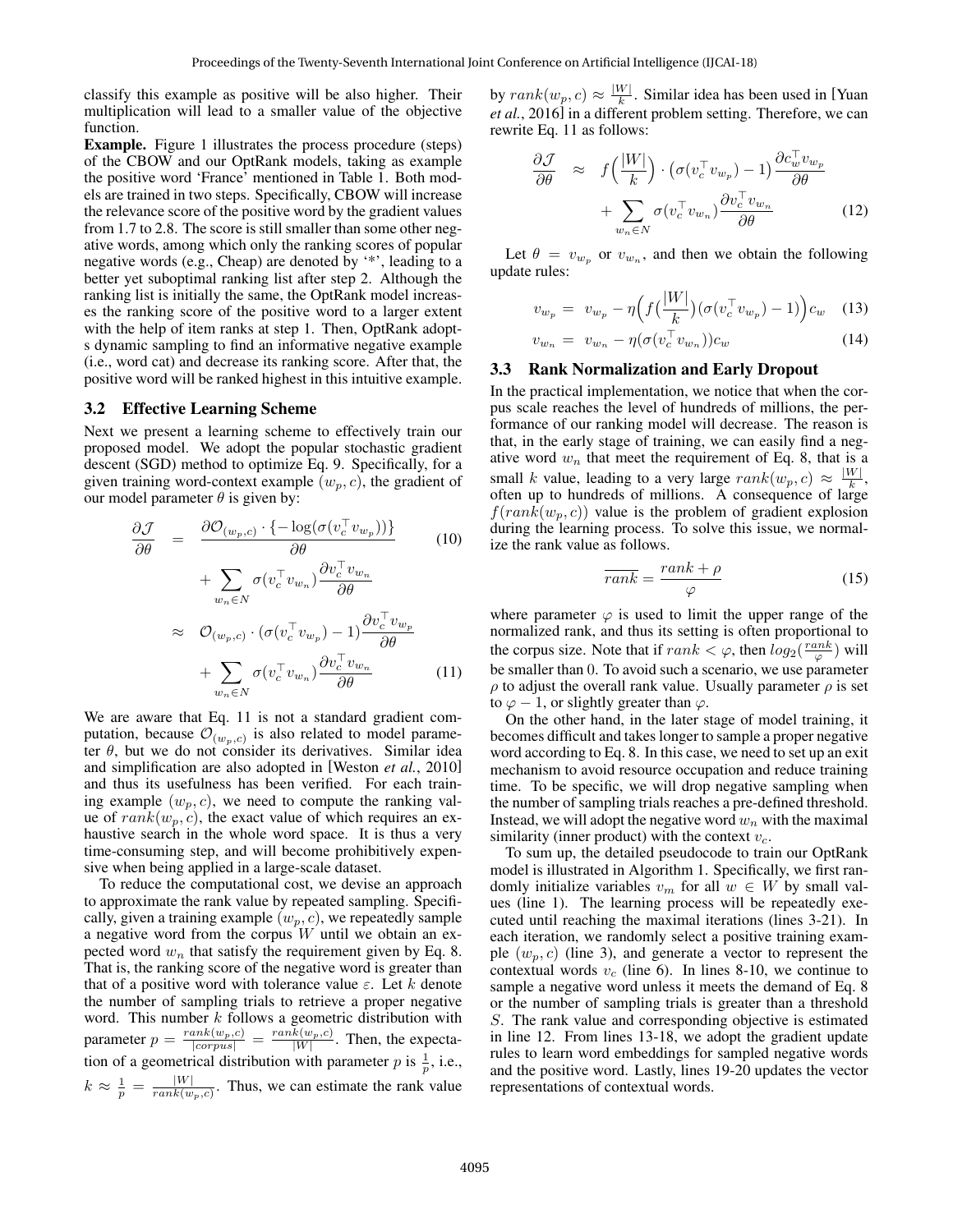#### Algorithm 1: The OptRank learning algorithm

| $\mathbf{1}$ | Randomly initialize variables $v_w, \forall w \in W$ ;                            |  |  |  |  |  |  |  |
|--------------|-----------------------------------------------------------------------------------|--|--|--|--|--|--|--|
| 2            | $t=0$ :                                                                           |  |  |  |  |  |  |  |
| 3            | while $t <$ MaxIteration do                                                       |  |  |  |  |  |  |  |
| 4            | Draw $(w_p, c)$ uniformly;                                                        |  |  |  |  |  |  |  |
| 5            | $e = 0, k = 0;$                                                                   |  |  |  |  |  |  |  |
| 6            | $v_c = \frac{1}{ c } \sum_{p \in c} v_p;$                                         |  |  |  |  |  |  |  |
| 7            | for $u \in \{w_p\}$   JN do                                                       |  |  |  |  |  |  |  |
| 8            | repeat                                                                            |  |  |  |  |  |  |  |
| 9            | Sample $w_n$ ;<br>$k = k + 1$ ;                                                   |  |  |  |  |  |  |  |
| 10           |                                                                                   |  |  |  |  |  |  |  |
| 11           | <b>until</b> $v_{w_n}^{\top} v_c + \varepsilon > v_{w_n}^{\top} v_c$ or $k > S$ ; |  |  |  |  |  |  |  |
| 12           | $\mathcal{O}_{(w,c)} = \log_2(\frac{\frac{ W }{k} + \rho}{\sigma});$              |  |  |  |  |  |  |  |
| 13           | if $u = w_p$ then                                                                 |  |  |  |  |  |  |  |
| 14           | $\int g = \eta(\mathcal{O}_{(w,c)}(\sigma(v_c^{\top}v_u)-1));$                    |  |  |  |  |  |  |  |
| 15           | else                                                                              |  |  |  |  |  |  |  |
| 16           | $\int g = \eta(\sigma(v_c^{\top}v_u));$                                           |  |  |  |  |  |  |  |
| 17           | $e = e + q \cdot v_n;$                                                            |  |  |  |  |  |  |  |
| 18           | $v_u = v_u - q \cdot v_c;$                                                        |  |  |  |  |  |  |  |
| 19           | for $u \in c$ do                                                                  |  |  |  |  |  |  |  |
| 20           | $v_u = (v_u - e)/( N  + 1);$                                                      |  |  |  |  |  |  |  |
| 21           | $t = t + 1$ :                                                                     |  |  |  |  |  |  |  |

### 4 Evaluation

### 4.1 Experomrntal Setup

The training dataset used in our experiments is the Wikipedia  $2017$  articles (Wiki $2017$ )<sup>2</sup>, which contains around 2.3 billion words (14G). We sample a number of subsets from the corpus, the sizes of which are about 128M, 256M, 512M, 1G, 2G, respectively. After trained with a dataset, all comparison models are used to complete two widely-adopted tasks regarding word embeddings, namely word analogy and word similarity for the sake of performance evaluation.

### Word Analogy Task

The word analogy task is to answer the questions in the form of "a is to b as c is to ?". Our testing set<sup>3</sup> consists of 19,544 such questions in two categories: semantic and syntactic. Specifically, the semantic questions are usually analogies regarding people name or locations. For instance, "Beijing is to China as Paris to ?". The syntactic questions are generally about verb tense or forms of adjectives, for example "Eat is to Eating as speak is to ?". Word embedding models need to predict the missing token for a given question, and thus are estimated if they can correctly retrieve the groundtruth word.

### Word Similarity Task

Different from the word analogy task, this task does not require the exact match between the predicted token and the ground-truth word. Instead, it calculates the consine similarity between two words. The underlying assumption is that, it is acceptable for the performance of word embedding models that they can produce words similar enough, though it may not be an exact match. Six datasets are adopted as our testsets, namely WS353 [Finkelstein *et al.*, 2001], WS353R and WS353S [Agirre *et al.*, 2009], MTURK [Radinsky *et al.*, 2011], MEN [Bruni *et al.*, 2012] and Simlex999 [Hill *et al.*, 2015].

#### Comparison Methods

We implement and compare the following word embedding approaches with our OptRank model.

- CBOW-p [Mikolov *et al.*, 2013]: the original CBOW model with a popularity-based sampling strategy.
- CBOW-a [Chen *et al.*, 2017]: a CBOW variant which adaptively sample negative words by ranking scores.
- WordRank [Ji *et al.*, 2015]: a ranking model that puts more weights on positive words by rank values.
- OptRank: our ranking model with the optimization in both positive word ranking and negative word sampling.

### Parameter Settings

For CBOW-p, CBOW-a and OptRank models, as suggested by [Mikolov *et al.*, 2013; Chen *et al.*, 2017], down-sampled rate is set to 0.001; the learning rate starts with  $a = 0.025$  and changes by  $a_t = a(1-t/T)$ , where T is the sample size and t is the iteration of current training examples. Besides, window size  $= 8$ , dimension  $= 300$ , and the size of negative sample is 15 in five subsets, and 2 in the whole Wiki2017 dataset, respectively. For the parameter *power* used in negative sampling, we find that  $power = 0.75$  offers the best accuracy for CBOW-p and OptRank model, while  $power = 0.005$  is suggested by [Chen *et al.*, 2017] and adopted for CBOW-a. Specially, the value of  $\varepsilon$  in OptRank should be adjust to the size of the corpus. We set  $\varepsilon$  as 0.5 in five subsets and 1.0 in Wiki2017(14G). For the WordRank model, we adopt the settings given by [Ji *et al.*, 2015]: logarithm as the objective function, initial value of scale parameter is  $\alpha = 100$  and offset parameter  $\beta = 99$ . The dimension of word vectors is also set to 300.

### 4.2 Experimental Results

We mainly focus on the accuracy of two kinds of tasks mentioned above when comparing word embedding models.

Table ?? illustrates the accuracy of word embedding models along with the size variation of small training datasets. It is observed that our OptRank model consistently achieves much better results than the others across datasets and evaluation tasks. It can be explained by the fact that OptRank utilizes the associations between positive and negative words to weigh more on positive words and sample more informative negative words, while the other models take into account only one aspect either in word ranking or negative sampling. After training each model with the biggest dataset (14G Wiki2017) to near convergence, we proceed to compare the final accuracy on the two testing tasks and the results are illustrated in Figure 2 and Table 3, respectively. Some works [Le and Mikolov, 2014] contend that even using a small number of negative samples (e.g., 2 to 5) can achieve a respectable accuracy on large-scale datasets. Thus, we set negative samples to 2 (neg = 2) when using the whole Wiki2017 dataset.

<sup>2</sup> http://dumps.wikimedia.org/enwiki/latest/enwiki-latest-pages-articles.xml.bz2 3 https://github.com/tmikolov/word2vec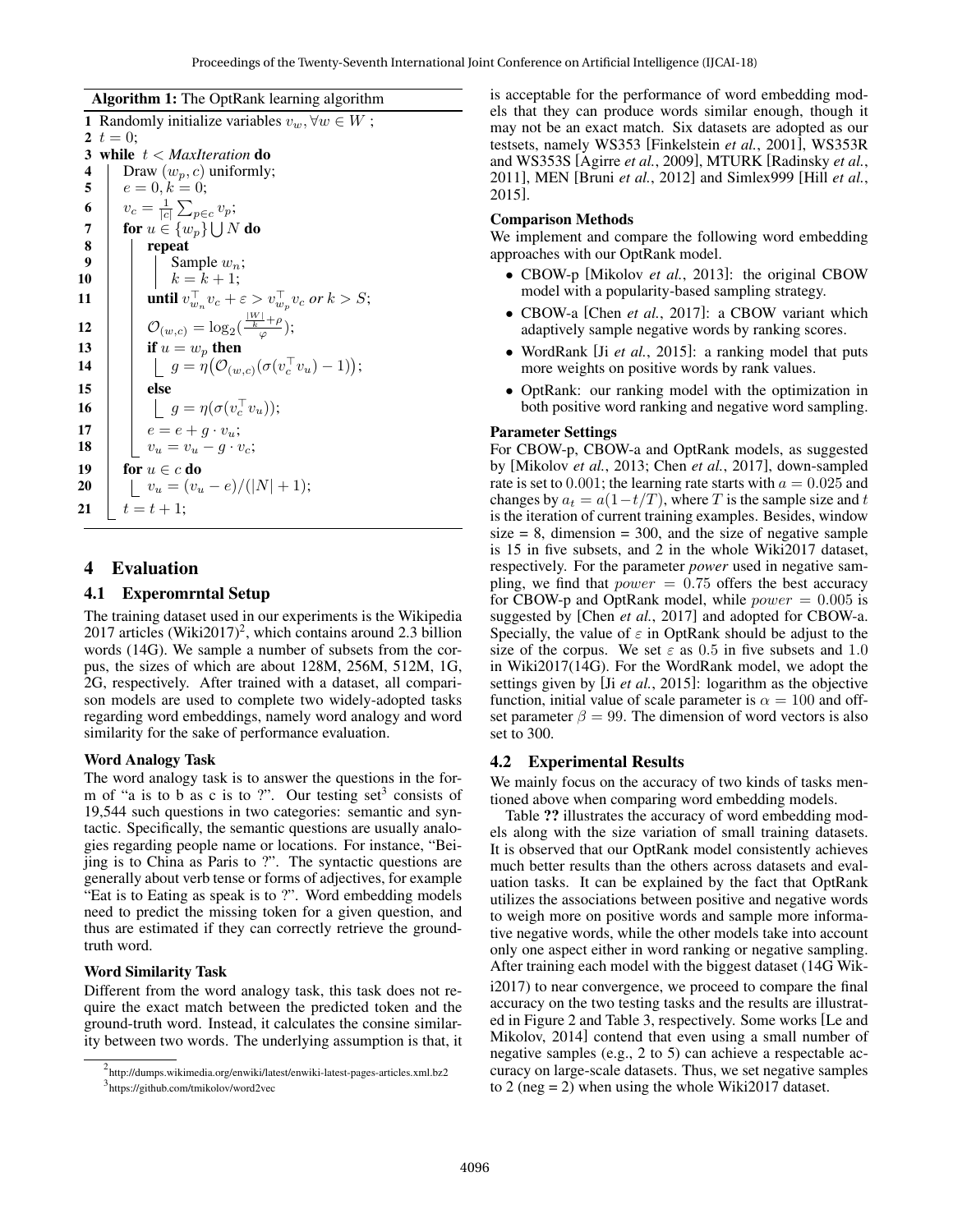Proceedings of the Twenty-Seventh International Joint Conference on Artificial Intelligence (IJCAI-18)

| Corpus Size |  | Word Analogy |  |        |  |          |  |         | Word Similarity (average results on six testing datasets) |  |        |  |          |         |
|-------------|--|--------------|--|--------|--|----------|--|---------|-----------------------------------------------------------|--|--------|--|----------|---------|
|             |  | $CBOW-p$     |  | CBOW-a |  | WordRank |  | OptRank | $CBOW-p$                                                  |  | CBOW-a |  | WordRank | OptRank |
| 128M        |  | 0.364        |  | 0.404  |  | 0.415    |  | 0.437   | 0.622                                                     |  | 0.618  |  | 0.633    | 0.637   |
| 256M        |  | 0.438        |  | 0.513  |  | 0.518    |  | 0.542   | 0.634                                                     |  | 0.621  |  | 0.651    | 0.654   |
| 512M        |  | 0.543        |  | 0.632  |  | 0.642    |  | 0.658   | 0.643                                                     |  | 0.637  |  | 0.657    | 0.675   |
| 1G          |  | 0.660        |  | 0.667  |  | 0.647    |  | 0.675   | 0.641                                                     |  | 0.631  |  | 0.670    | 0.661   |
| 2G          |  | 0.691        |  | 0.712  |  | 0.685    |  | 0.718   | 0.647                                                     |  | 0.646  |  | 0.665    | 0.672   |

Table 2: The best performance of each word embedding model in two testing tasks when the training datasets are relatively small



Figure 2: The best performance of each word embedding model (trained on 14G Wiki2017) for the task of word similarity

| Model    | Semantic | Syntactic | Overall |
|----------|----------|-----------|---------|
| $CBOW-p$ | 0.782    | 0.678     | 0.725   |
| CBOW-a   | 0.811    | 0.694     | 0.747   |
| WordRank | 0.775    | 0.687     | 0.722   |
| OptRank  | 0.824    | 0.698     | 0.756   |

Table 3: The best perfomance of comparison models (trained on 14G Wiki2017) for the task of word analogy with  $neg = 2$ 

For the task of word similarity, Figure 2 shows that the OptRank model consistently yields a much better performance than the CBOW-p and CBOW-a model, and beats WordRank on many datasets. Table 3 shows that OptRank is dominant on the word analogy task for all cases. We can observe that CBOW-a performs better than CBOW-p which is in turn better than WordRank. The reason is that WordRank only focuses on the ranks of positive words, but pays no attention to their differences relative to negative words.

# 5 Conclusion and Future Work

In this paper, we view word embedding as a ranking problem and then analyze the main disadvantage of CBOW model that it does not consider the relation between positive and negative words. This easily results in incorrect ranks of words, and produces suboptimal embeddings during training. Thus, we proposed a novel rank model which learns word representations not only by weighting positive words, but also by oversampling informative negative words. Other models typically only pay attention to one of them. Moreover, by using an effectively learning scheme, we reduce the computational cost of the OptRank, which makes it become a more practising model. These attributes significantly enable OptRank to achieve good performance even if the training datasets are limited.

Although our idea can be directly applied to the skip-gram model, the empirical study shows that the improvement is not as stable as CBOW. The reason is that there is only one target (positive) word in CBOW, but a set of positive words in skip-gram. Hence, in the future we intend to investigate how to handle the scenario with a set of target words. Meanwhile, we are also interested to compare our OptRank with a newly proposed embedding model Allvec [Xin *et al.*, 2018], which is learned by batch gradient descent with all negative examples instead of SGD with negative sampling.

### Acknowledgments

This work was supported by the National Natural Science Foundation for Young Scientists of China under Grant No. (61702084, 61772125, 61702090) and the Fundamental Research Funds for the Central Universities under Grant No.N161704001.